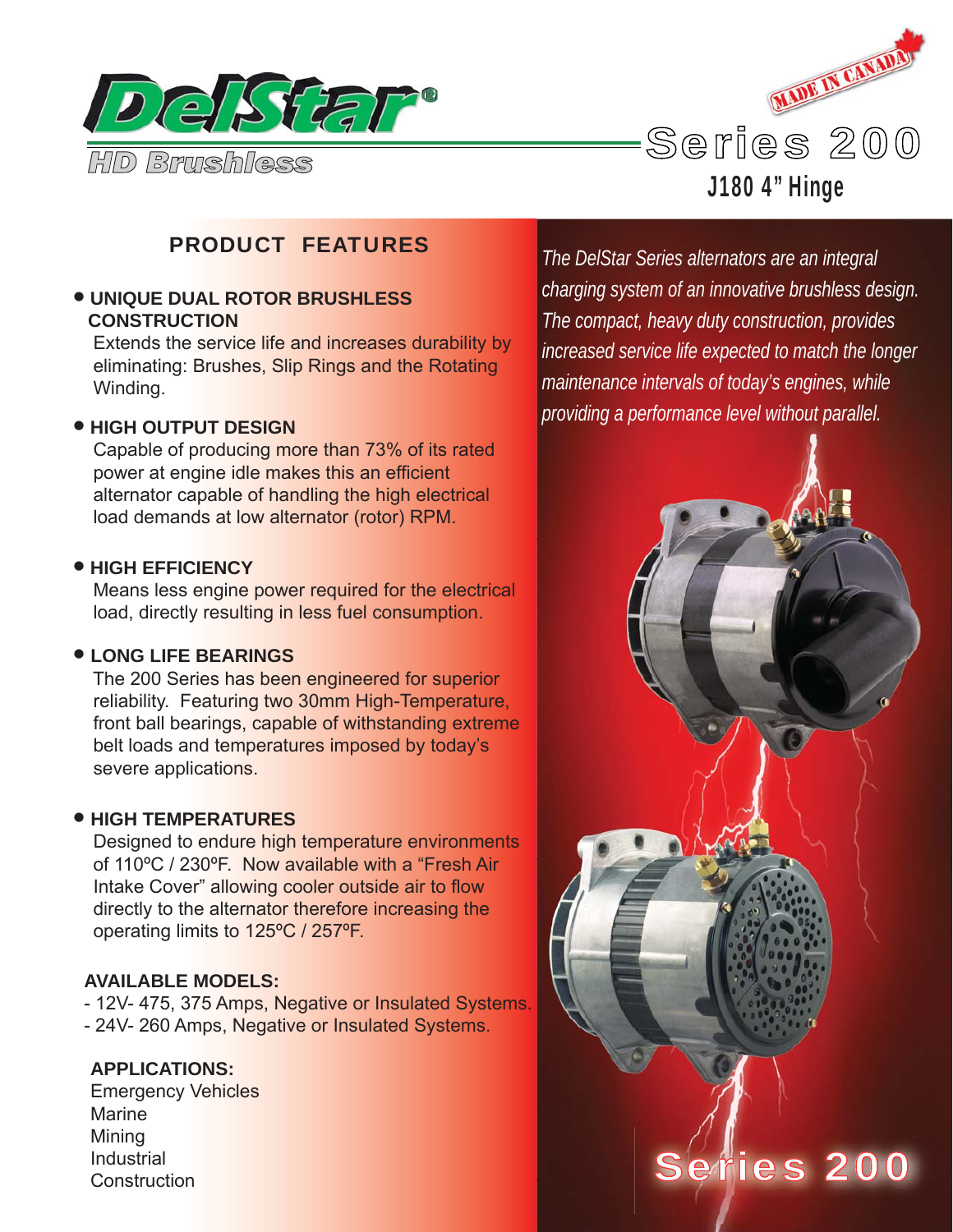





## **PERFORMANCE CURVES**

# SPECIFICATIONS

- SAE J180 4" hinge mount
- Rotation: Bidirectional
- Internal or Remote Voltage Regulator
- Self-excited one wire connection
- Relay/AC terminal
- Indicator light terminal
- Sense terminal (Remote)
- Temperature limits:
	- Low -40°C / -40°F
	- High 110°C / 230°F

High 125ºC / 257ºF (*with fresh air intake)*

- Speed limits: 7,000 RPM continuous 8,000 RPM intermittent
- Weight: 53 Lbs. / 24 Kg.

# CRITICAL SPEED RANGES

| 12V        | 475A        | 375A        | <b>24V</b> | <b>260A</b> |
|------------|-------------|-------------|------------|-------------|
| <b>RPM</b> | <b>AMPS</b> | <b>AMPS</b> | <b>RPM</b> | <b>AMPS</b> |
| 1800       | 230         | 219         | 1800       | 141         |
| 2000       | 310         | 247         | 2000       | 165         |
| 3000       | 392         | 330         | 3000       | 223         |
| 4000       | 435         | 358         | 4000       | 245         |
| 5000       | 456         | 371         | 5000       | 256         |
| 6000       | 475         | 377         | 6000       | 262         |

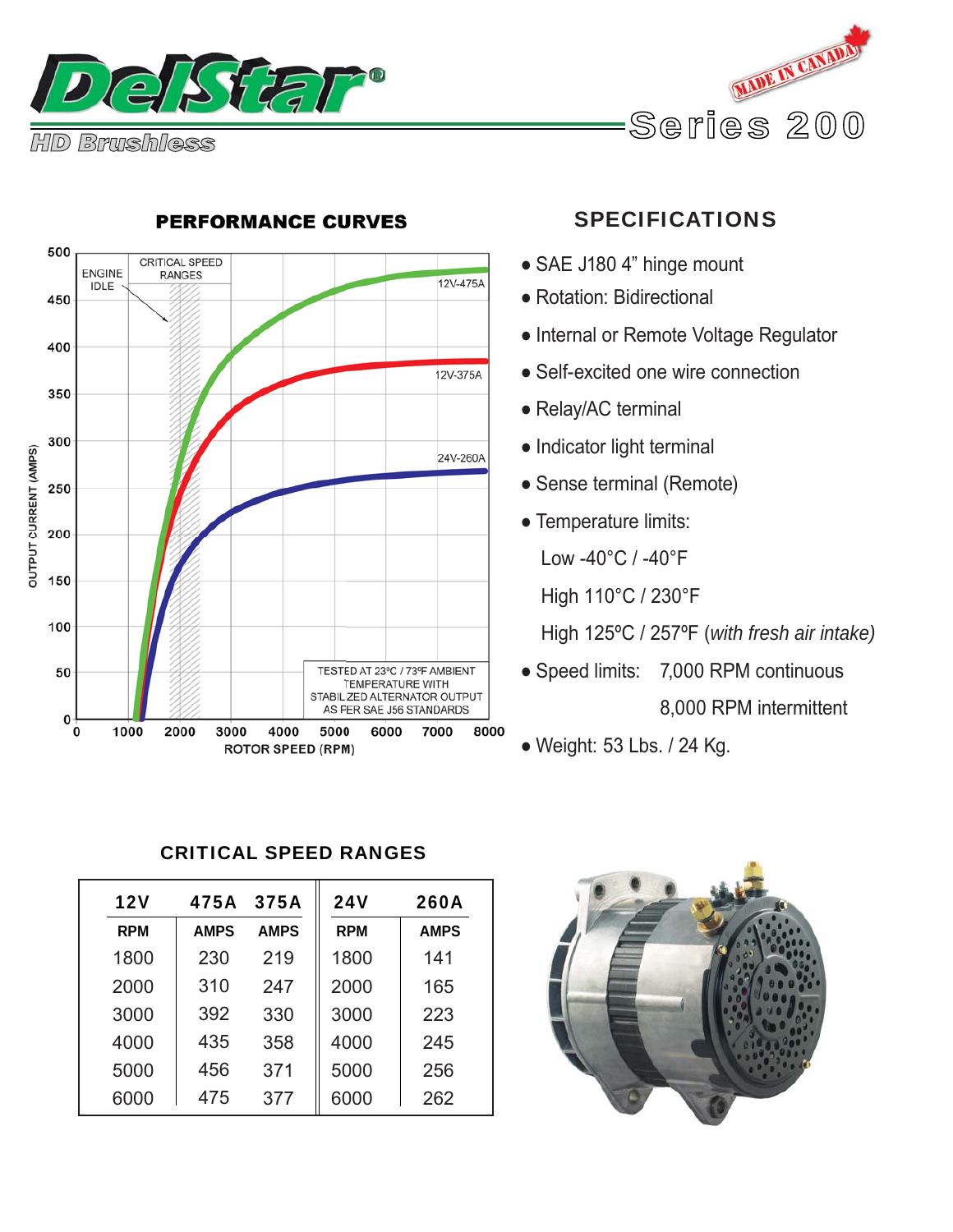







53.00  $(2.09)$  $234.00$ <br>(9.20) Ø 22.00  $(7/8)$ 101.00  $(3.98)$ 

Dimensions are listed in mm over (in)

 $\mathbf{f}$ 

BATTERY

 $\frac{1}{2}$ 

**IGNITION SWITCH-**

Opticnal

**REMOTE REGULATOR** 

Voltage adjustment<br>setting

Battery lgnition Sense

Field  $QQQQQ$ 

Ground

WIRING

 $\overline{\mathbb{O}}$ 

 $B+$ 

C

 $F<sub>1</sub>$ 

R/AC

**B-**

 $D_{(No\,\,conection)}$ 

nhi



**\*All 200 Series with internal V. Regulator are self-excited. If the vehicle has an ignition (excite) circuit, cap the excite wire as it is not required.**

| <b>ALTERNATOR</b><br>No. |     | <b>Amps Output</b><br>@ 2000 / 6000 rpm |                                  |
|--------------------------|-----|-----------------------------------------|----------------------------------|
| 100-20101,-D             | 12V | 245 / 375A                              |                                  |
| 100-20102,-D             | 12V | 245 / 375A                              | INS. GRD. w/ REMOTE V. REGULATOR |
| 100-20103,-D             | 12V | 310/475A                                |                                  |
| 100-20201,-D             | 24V | 165 / 260A                              |                                  |
| 100-20204,-D             | 24V | 165 / 260A                              | INS. GRD.                        |
| 100-20207,-D             | 24V | 165 / 260A                              | INS. GRD. w/ REMOTE V. REGULATOR |

**NOTE:** Add suffix "**-D**" for air intake cover and optional 90º elbow